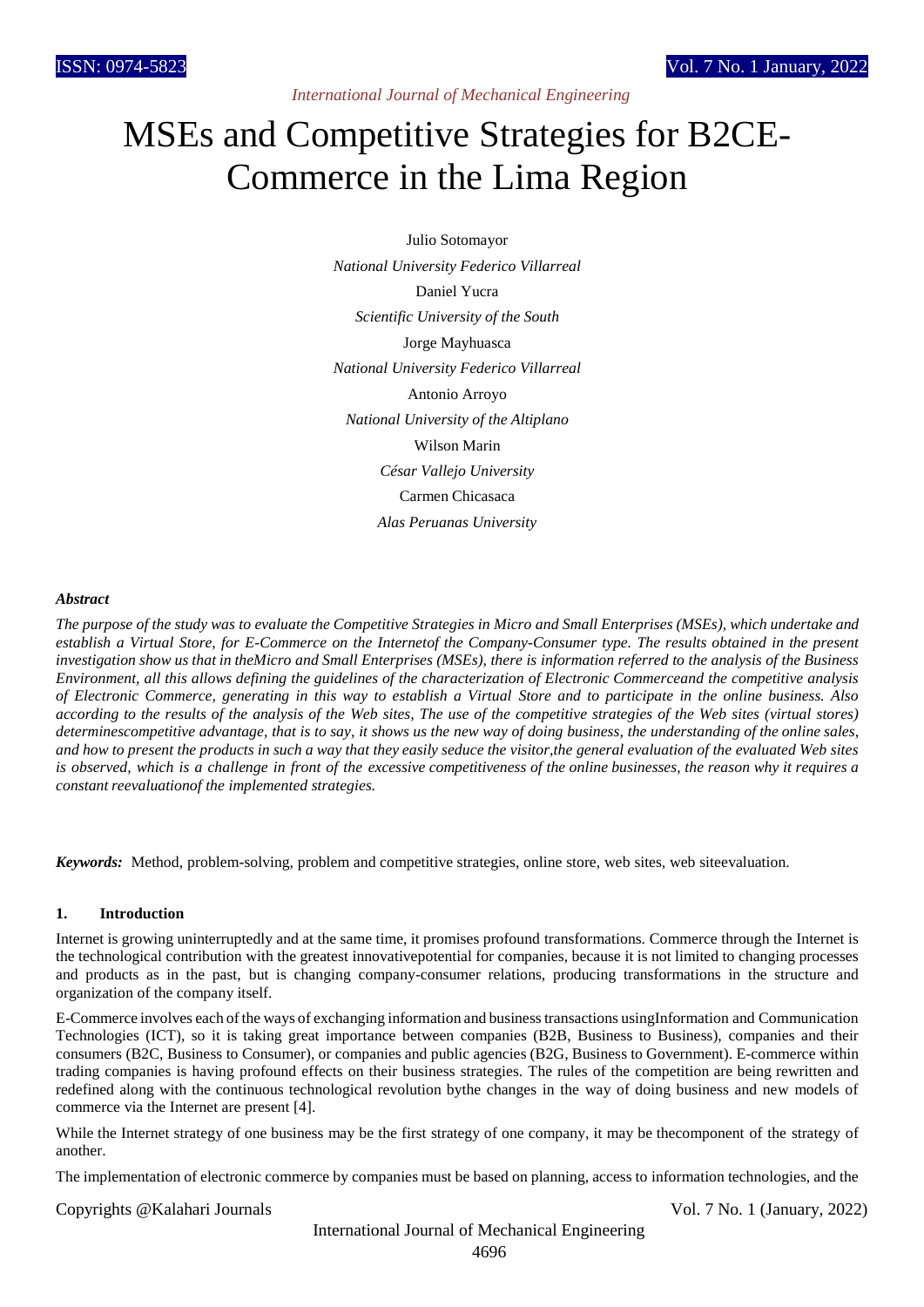design of strategies that together form the basis for an adequate incursion into the commercialization of goods and services through the Internet [3].

# **2. Literature review**

# **2.1 Analysis of the business environment**

The analysis of the business environment consists of identifying and evaluating the effect that a series of variables external to the company have or may have on its results. Also, this analysis aimsto help find ways in which the company can affect and influence its own competitive environment in order to create favorable conditions for its business [9].

**2.2** Identification of existing strategies - Generic Competitive StrategiesThe competition that relates to an industry can be established on the basis of 5 forces present in the environment in which the company operates. From the analysis of these elements, many highly important results are derived, such as the concept of competitive advantage, with respect to which the classic ones are to have products that are different from its competitors or to have products at a lower cost than them. By combining these two possible competitive advantages with organizationalobjectives such as: to face the market as a whole, or only a particular segment; Porter's three genericstrategies of competition are obtained [10].

# **2.3 Websites on the Internet: Elements of Analysis and Evaluation**

Each of the sites is analyzed for Internet Business based on the following elements, which are described as Site Name, Site URL, Site Description, Site Value Proposition, Site Target Market, SiteSections, Site Interaction Type, Site Sales Ranking, Promotions, Partnerships and Links [1].

# **2.4 Website evaluation**

It is the process of measuring and raising the level of quality when acquiring a product or receivinga service and that allows us to provide useful and reliable information taking into account indicatorsand variables and that allows us to know the development of an activity, is an essential step in the search process, and requires critical thinking to validate whether the resources found are reliable andappropriate to the information needs of each user [2].

# **3. Problem definition/formulation**

Nowadays it is common to hear that starting a business on the Internet is much easier and cheaperthan starting a business in the "real world". This is true, as long as we know exactly what we are doing. Most companies that try to start a business on the Internet do not know exactly how to do it and how to set up an online store. They know little or nothing about the culture of this new mediumand are not aware of effective strategies for marketing on the Internet.

Given the growth of supply and demand for services on the Internet, it is essential to identify andadopt competitive strategies for Internet businesses of the Business- Consumer type aimed at Microand Small Enterprises (MSEs) of services and products to promote their businesses on the Internet and allow them to become known and attract more customers. The purpose of this study is to establishthe bases to formulate competitive business strategies on the Internet that serve the companies that trade their products and services electronically, as a guide in the realization of expanding their capacity to face new markets, to be more competitive in the market, to know the profile and needs of customers who buy on the Internet and that it is effective and makes use of new technologies.

## **4. Method of analysis**

For better analysis and interpretation of the results, a series of techniques were carried out that allowed us to face the investigation in a clear and precise way regarding the data generated in the present investigation, in which it is presented by means of analysis matrices, statistical tables (bar graph).

The method of analysis is presented through direct observation and Internet browsing, in which the websites that have been analyzed were carried out; within a context based on the elements of analysis. The structured questionnaire and the estimation scale are represented through statistical tables of absolute frequency and percentage frequency (bar graphs) and a brief interpretation of the results.

The design of this research is explanatory in that it is based on the analysis and interpretation of the information collected, which allows us to achieve scientifically acceptable results. The researchwas carried out in two stages:

The first was a documentary to substantiate what competitive strategy are adopting Web sites to be competitive in the market and that translates into the overall assessment of these, In this researchproject analyzed the Internet Web sites where the virtual stores are e-commerce type Business- Consumer, to identify the strategiesthat have implemented in terms of cost leadership, differentiation and approach to penetrate the market and gain competitive advantage. In the analysis of the Web sites (in a number of eight virtual

# Copyrights @Kalahari Journals Vol. 7 No. 1 (January, 2022)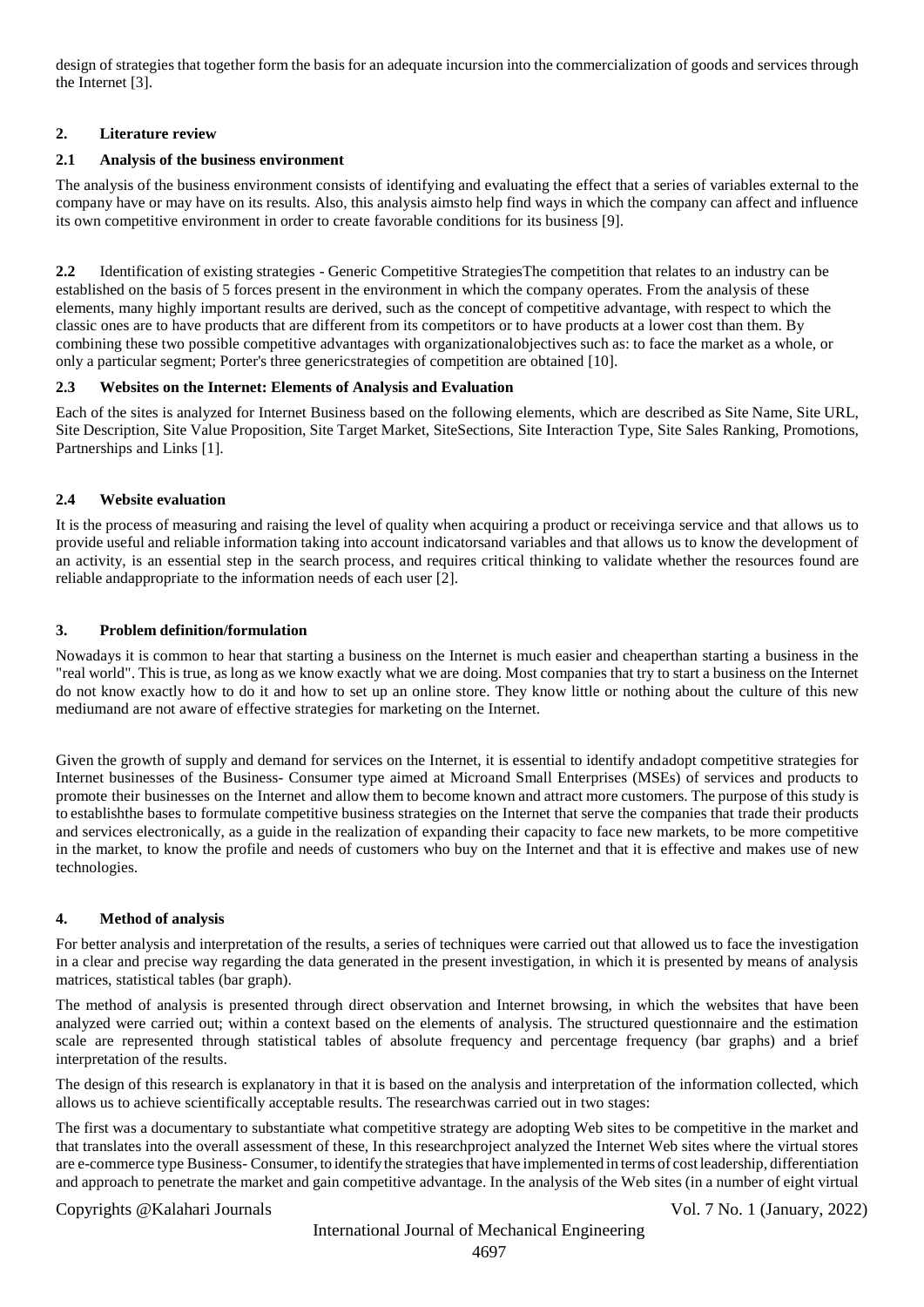stores), on the Internet were not used a specific criterion to select them, were taken into account its history and reputation in the market, others that only exist virtuallywere selected based on advertising and positioning on the Internet [6].

The second stage was a field, a market analysis, the same that made by means of surveys and wascarried out through a questionnaire of 17 closed-choice questions to customers to establish the profileand needs of customers who buy on the Internet. The variables considered in the questionnaire werediscussed before and after the test, with the consultants of the study to make the questions directed to the needs of the customers. In the application of the questionnaire to the clients it was in a personalway with the purpose that they manifested what corresponded to the reality at that moment. With theanswers obtained in the surveys a data bank was formed, to facilitate the analysis of this, for the realization and processing of the data that translates as a report in graphs as a final result [5].

To define the sample size in market analysis, there are different methods. The most commonly used is to use the following formula. [8]

$$
n = Z^2 p (1-p) N
$$

$$
Z^2 p (1-p) + e^2 N
$$

*Where:*

Z is the value of the normal distribution that indicates the desired confidence level; for example, when Z=1.96 you have a confidence level of 95%.

p is the estimated proportion of the market. For Internet access, for example, a valueof p=0.5 (50%) is usually taken, so with this value a larger sample size is obtained.

N It is the size of the target population, however, which is influenced by the use of theInternet for the purchase of products by this means. It refers to the coverage to which the services offered by the company reach.

e is the margin of error that is set to complement the reliability of the study. Usuallye=0.05% (5%) is taken.

## **5. Results and discussion**

The following Table 1 presents the general characteristics of the sample of Web sites(Virtual Stores) to be analyzed.

### **Table 1. General characteristics of the websites to be analyzed, aimed at the Peruvianmarket.**

| Number of sites     |                                                                                                                                                                                                                                                                                                                   |
|---------------------|-------------------------------------------------------------------------------------------------------------------------------------------------------------------------------------------------------------------------------------------------------------------------------------------------------------------|
| Method of analysis  | Observation and navigation on the sites                                                                                                                                                                                                                                                                           |
| Type of sites       | Business-to-Consumer (B2C Business to Consumer)                                                                                                                                                                                                                                                                   |
| Ranking             | The sample sites are from different industries, virtual stores offering<br>computer equipment, home appliances, department stores offering<br>clothing, cosmetics, household items, baby<br>items, etc. were analyzed.                                                                                            |
| Origin of the sites | They are sites aimed at the Peruvian market by the language in which<br>they are and their areas of geographic impact to have deliveries in the<br>Peruvian Republic, domain (.com.pe), foreign<br>companies were analyzed in order to know what business strategies<br>are using to be competitive in themarket. |

## **Identifying Strategies**

Table 2 below summarizes the sections of each site represented by icons for ease ofdemonstration, as well as the competitive strategies used and the result of the evaluation.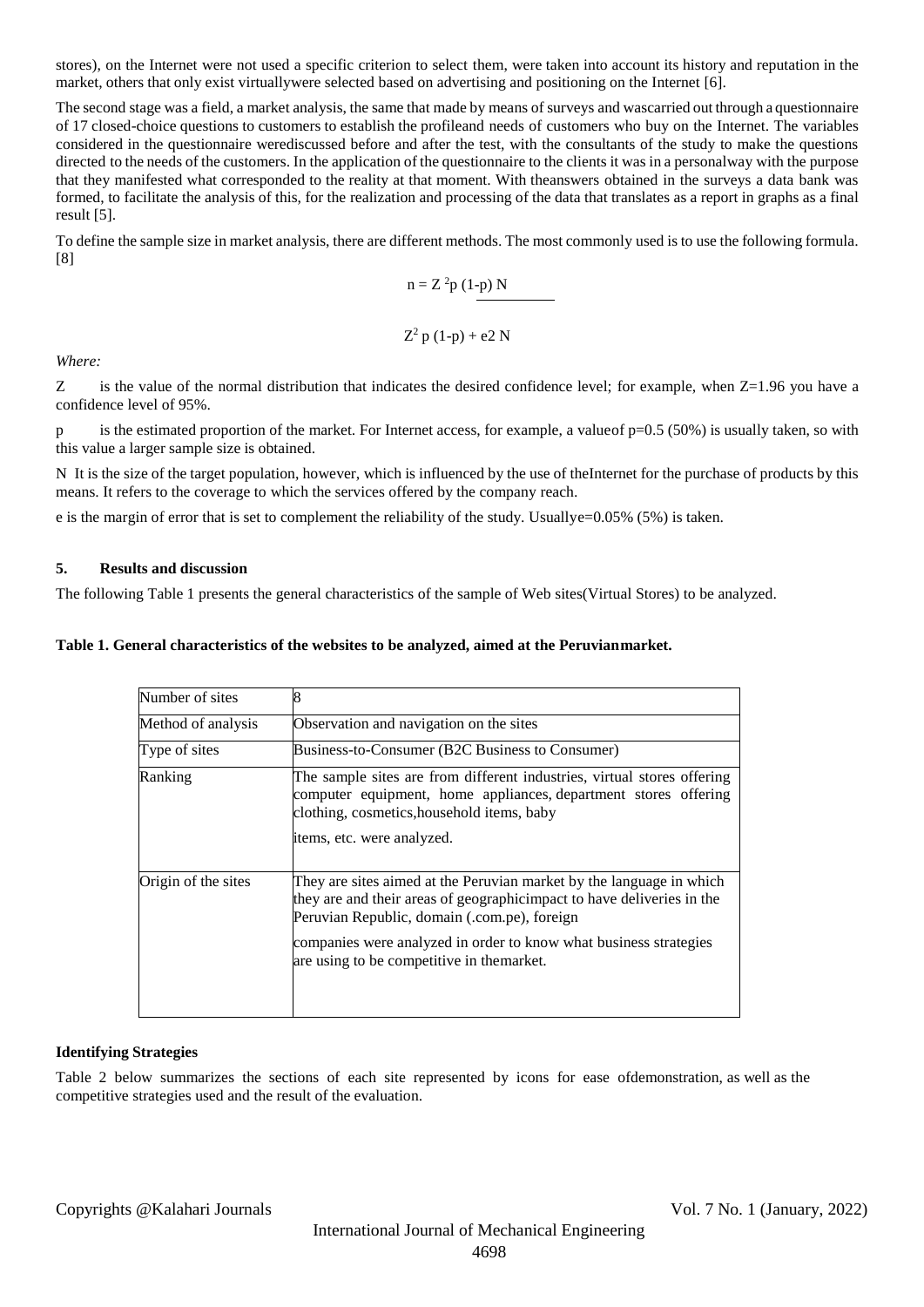

# **Table 2. Synthesis of the analysis of Web sites (Virtual Stores)**

# **5.1 Results obtained**

Graphic Interpretation (Websites)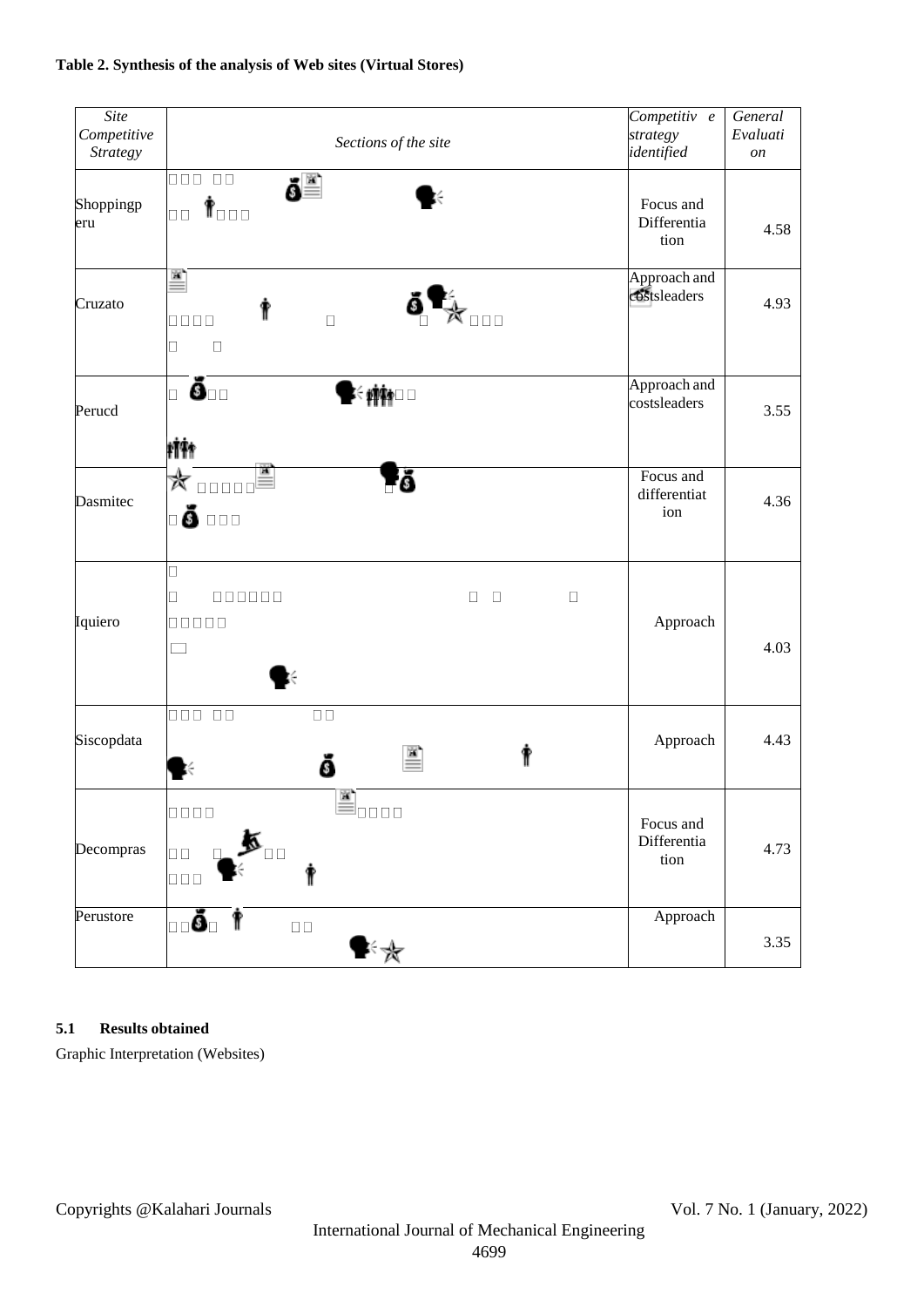



## **5.2. Discussion**

Figure 1 shows the overall evaluation of each site with respect to its arithmetic mean  $= 4.245$ .

The sites that are above average are Comprasperu, Cruzato, Dasmitec, Siscoptada,Decompras and the sites that are below average are Perucd, Iquiero and Perustore.

In this figure, it is easily identified that Cruzato is the site with the highest evaluation so itis important to take into account the strategies it has implemented to stay in that position.

## **6. Conclusion**

According to the analysis, the use of competitive strategies of Web sites (virtual stores) determinescompetitive advantage, that is, we can interpret the new way of doing business, the knowledge and understanding of online sales, and how to offer products that can easily attract customers, asshown in Figure 1, where we can see the overall assessmentof the evaluated Web sites, that represents a challenge regarding the excessive competitiveness ofonline business, so it demands a permanent re-evaluation of the strategies implemented.

#### **7. Reference**

[1] Fagundo, A; Baston R; Hernandez V; Ecommerce. How to set up an online store, Ed.Social Bussines; Mexico,2021

[2] Macia, F; Digital marketing strategies, Social media International Edition, 2018.

[3] BOIZAR, A; PEREZ, M; Internet en acción, Santiago de Chile, Mc Graw Hill, Interamericana de Chile, 2019.

[4] COHAN, P; El Negocio está en Internet, Pearson Educación, Mexico, Td María del Pilar Carril, 1st Edition,Prentice Hall, 2017.

- [5] DAVID, F; Strategic Management; 14th edition, Mexico, Prentice Hall, 2013.
- [6] LAMB, C; HAIR, J; McDANIEL, C; Marketing, International Thomson Editores, Mexico, 2018.

[7] LAUDON, K; LAUDON, J; Management Information Systems Organization and Technology in theNetworked Enterprise, Prentice Hall, 14ª. Edition. Ch. 10, 2016

[8] LEHMANN, D; Investigación y análisis de mercado, Editorial Continental Mexico, 2020.

Copyrights @Kalahari Journals Vol. 7 No. 1 (January, 2022)